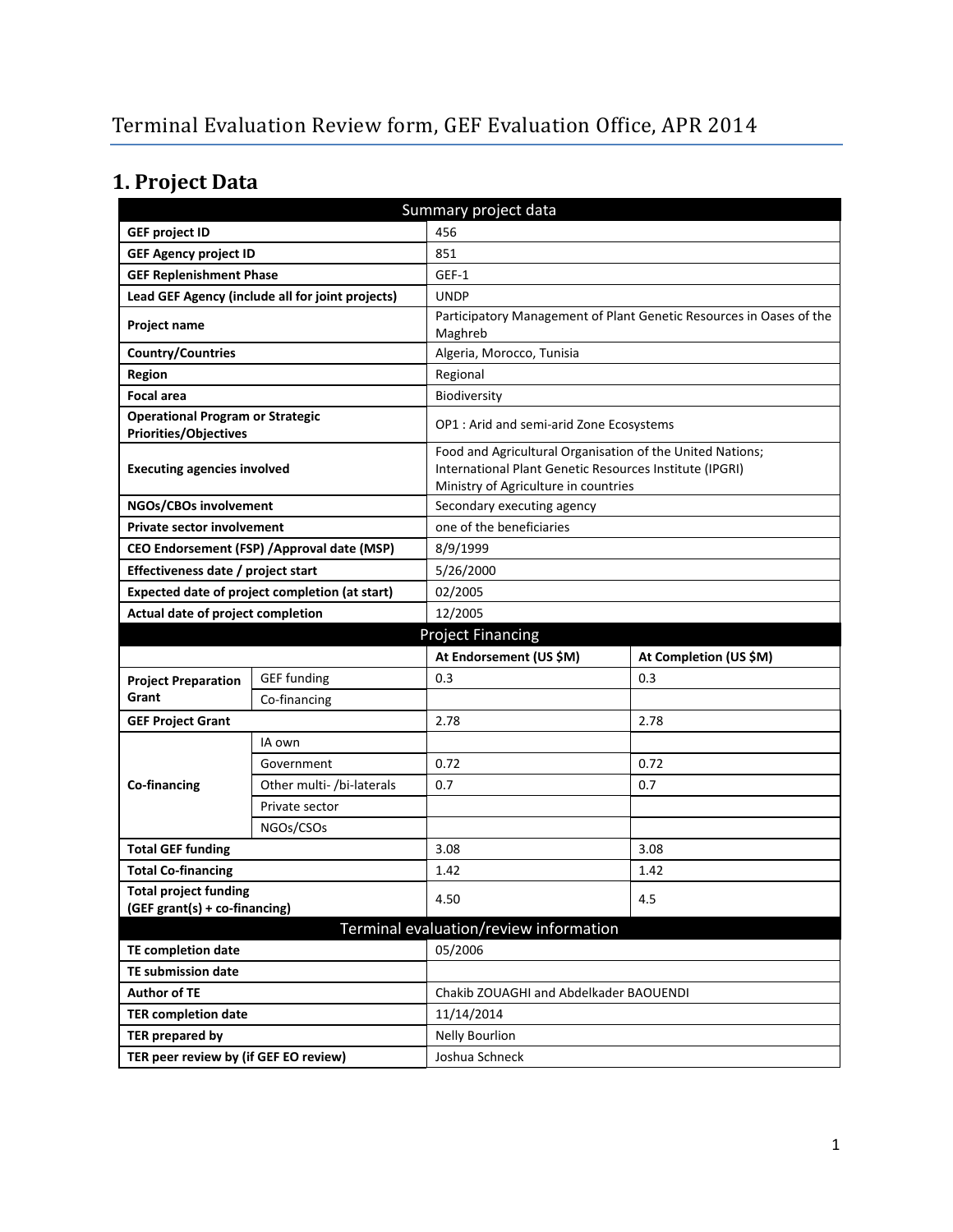# **2. Summary of Project Ratings**

| <b>Criteria</b>                                  | <b>Final PIR</b> | <b>IA Terminal</b><br><b>Evaluation</b> | <b>IA Evaluation</b><br><b>Office Review</b> | <b>GEF EO Review</b> |
|--------------------------------------------------|------------------|-----------------------------------------|----------------------------------------------|----------------------|
| <b>Project Outcomes</b>                          | НS               |                                         | N/A                                          |                      |
| <b>Sustainability of Outcomes</b>                |                  |                                         | N/A                                          |                      |
| <b>M&amp;E Design</b>                            | N/A              | MU                                      | N/A                                          | MU                   |
| <b>M&amp;E</b> Implementation                    | N/A              |                                         | N/A                                          |                      |
| <b>Quality of Implementation</b>                 | N/A              | HS                                      | N/A                                          |                      |
| <b>Quality of Execution</b>                      | N/A              |                                         | N/A                                          |                      |
| <b>Quality of the Terminal Evaluation Report</b> |                  |                                         | N/A                                          |                      |

### **3. Project Objectives**

#### 3.1 Global Environmental Objectives of the project:

The global environmental objective of the project is the conservation of within-species diversity of the date palm *(Phoenix dactylifera*) in Algeria, Morocco and Tunisia, and associated locally adapted landraces, dependent on the micro-climatic conditions created by the date palm (PD, pg.31). The project will remove barriers to combat genetic erosion of date palm.

According to the PD, ecotypes of the date palm are highly adapted to drought, sand storms, high levels of salt, poor soils and wide temperature variations, and are able to survive under a wide range of arid site conditions. Surveys of the region have identified over 800 cultivars of date palm in Algeria, 265 in Tunisia and 223 cultivars in Morocco (PD, pg.31). The date palm is the keystone species of the oases agro-ecosystem providing soil stabilisation, humidity, shade and shelter from high wind, effectively contributing to the prevention of desertification within oases, and the preservation of locally adapted landraces and cultivars growing there including a diversity of local varieties of olive trees, almond trees, fig trees etc.

The project is intended to fight against the two main factors that threaten the genetic diversity of date palm (see below).

3.2 Development Objectives of the project:

The development objective of the project is "to increase the sustainability of agricultural production in arid and semi-arid areas of Morocco, Tunisia and Algeria and assist the three countries in their efforts to stem rural-urban migration" (PD, pg. 37). National capacities will be strengthened, activities and the management of agricultural ecosystems will be coordinated and market diversification of agricultural markets will be promoted to spread the risk of shock from market fluctuation on the sector (PD, pg. 37).

The project aims at removing barriers to the fight against genetic erosion of date palms which are:

- (1) the replacement threat from national cultivation programs that are multiplying and distributing only a few cultivars of trees and
- (2) Market forces that are encouraging farmers to grow only a few high value cultivars of date palm to the exclusion of a wide range of other cultivars.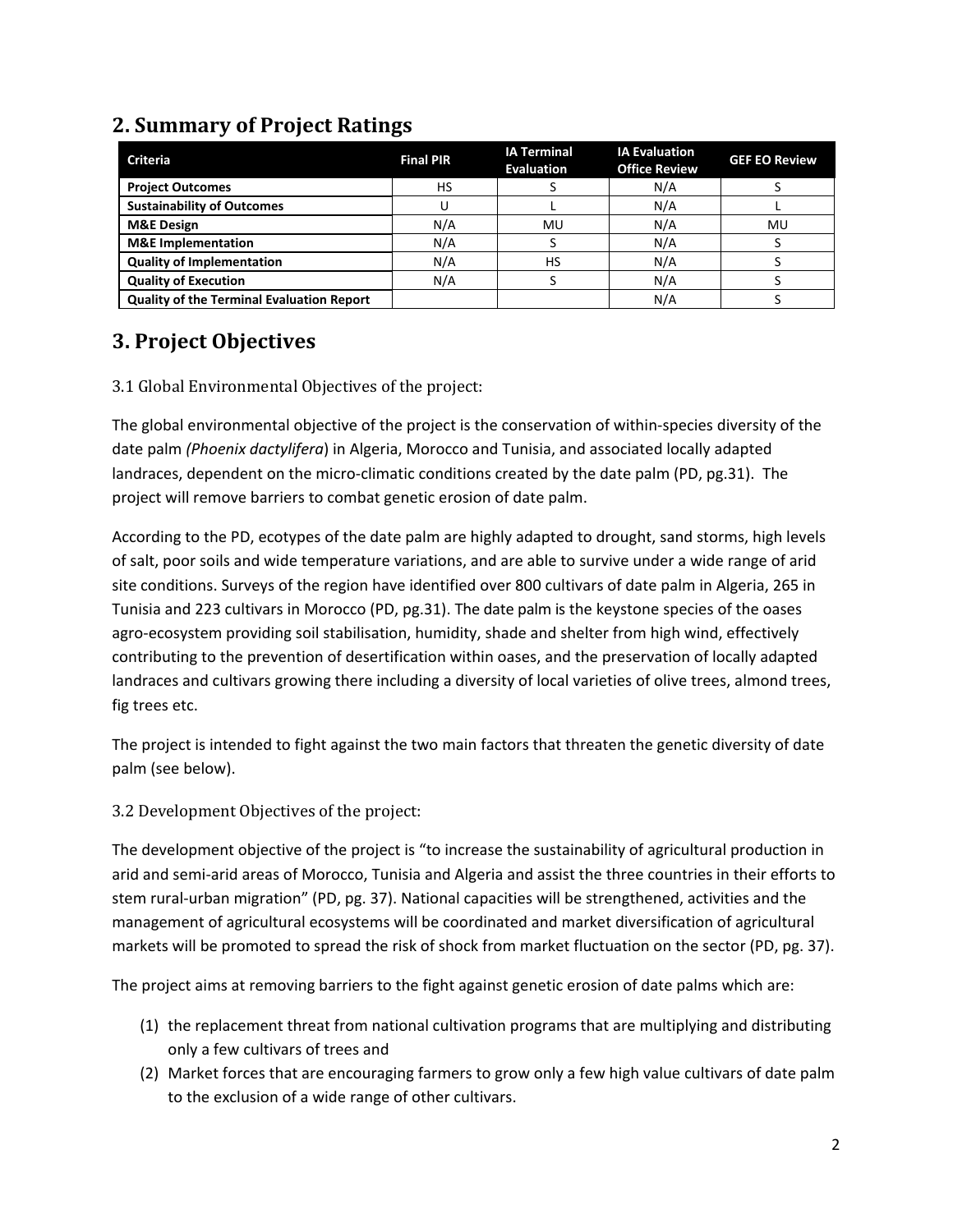The project will form an integrated ecosystem approach to the management of the oases sites. No outcome are defined in the logframe. Instead, there are the following immediate objectives (PD, pg. 79):

- (1) Preservation of within species diversity of date palm at selected sites
- (2) Combat incentives causing genetic erosion of in-situ date palm
- (3) Improve cost efficiency of project, by sensitising communities to project objectives, monitoring and adaptive project management, co-ordination with other proponents and replication of project activities.

3.3 Were there any **changes** in the Global Environmental Objectives, Development Objectives, or other activities during implementation?

A meeting was organized in January 2004 in Algiers and a new log frame was prepared by the date palm team with GEF and UNDP representatives. This new logframe has new objective, outcomes and impact indicators (PIR, pg.14).

The new objective is to "know and to conserve in situ and in sustainable way diversity of date palm in the oasis of the Maghreb region" (PIR, p.2).

The new outcomes are:

- (1) Increased National capacities to multiply and to exchange a larger number of date palm varieties
- (2) Promotion of legal Exchange of germplasme in an appropriate regional agreements
- (3) Identification and testing of Alternative markets for alternatives products of date palm to combat genetic erosion of date palm cultivars
- (4) Ensured Conditions of sustainability and duplication of successful results of project at policymakers and farmers levels (PIR, pg. 2).

### **4. GEF EO assessment of Outcomes and Sustainability**

Please refer to the GEF Terminal Evaluation Review Guidelines for detail on the criteria for ratings.

Relevance can receive either a Satisfactory or Unsatisfactory rating. For Effectiveness and Cost efficiency, a six point rating scale is used (Highly Satisfactory to Highly Unsatisfactory), or Unable to Assess. Sustainability ratings are assessed on a four-point scale: Likely=no or negligible risk; Moderately Likely=low risk; Moderately Unlikely=substantial risks; Unlikely=high risk. In assessing a Sustainability rating please note if, and to what degree, sustainability of project outcomes is threatened by financial, sociopolitical, institutional/governance, or environmental factors.

Please justify ratings in the space below each box.

| 4.1 Relevance | <b>Rating: Satisfactory</b> |
|---------------|-----------------------------|
|---------------|-----------------------------|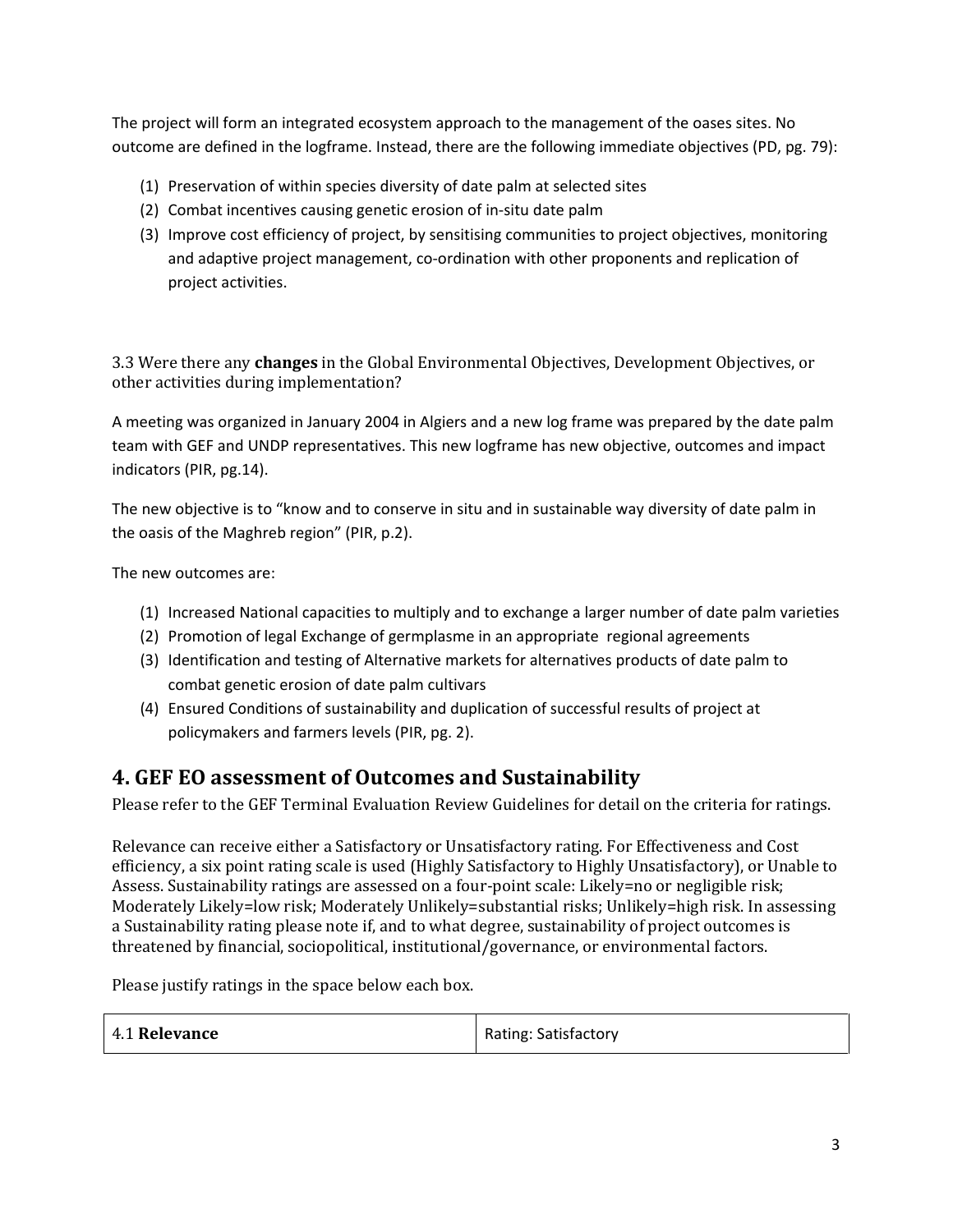Morocco, Tunisia and Algeria have already taken steps in the conservation of date palm and genetic resources of their Oases:

- (1) Tunisia has collections of rare date palm species, planted a small percentage of traditional varieties in new plantings; and continues to survey oases for genetic diversity of date palm and other species to monitor genetic erosion.
- (2) Algeria also has collections of date palm and other oasis genetic resources and stated its interest in developing a range of date palm varieties for multiplication.
- (3) Morocco set up the Comité nationale des ressources phytogénétique to manage activities to preserve genetic resources; the country has three collections of date palm varieties and also has a stated interest in expanding the number of varieties they can multiply and distribute to farmers.

Therefore, the project is relevant to the national strategies and priorities.

Moreover, the project falls into the GEF Operational Programme for Arid and Semi-Arid Ecosystems and the crosscutting issue of land degradation, especially in the part stating "…Special attention will be given to the demonstration of techniques, tools, and methods to conserve traditional crops and animal species in their original habitat" (PD, pg. 27). The project is also relevant to the Land Degradation Operational Strategy that states that "GEF will fund activities addressing land degradation issues as they relate to biodiversity issues that protect biodiversity and promote sustainable use in arid, semiarid and Mediterranean-type ecosystems".

The project is also relevant to the Convention on Biological Diversity and especially to its concern that (1) biological diversity is being significantly reduced by certain human activities; (2) the fundamental requirement for conservation of biological diversity is the *in-situ* conservation of ecosystems and natural habitats, and (3) the traditional dependence of local communities on biological resources are recognised (TE, p.19).

| <b>4.2 Effectiveness</b> | Rating: Satisfactory |
|--------------------------|----------------------|
|                          |                      |

The effectiveness of the project is rated satisfactory in the TE. This TER concurs with the TE's rating because, as stated in the TE, the main objective has been reached. In the revised logframe, the objective had 2 indicators that have been fully reached:

- 30% of threatened cultivars in the pilot sites have been preserved in situ, which is what was expected in the revised indicators
- The population genetics index for the 30% preserved has been maintained at a minimum degradation level by the end of the project, which fully matches the revised indicator.

Compared to the initial logframe, the immediate objectives 1 and 3 have been fully reached while immediate objective 2 has been partially reached; all the activities related to market forces have stayed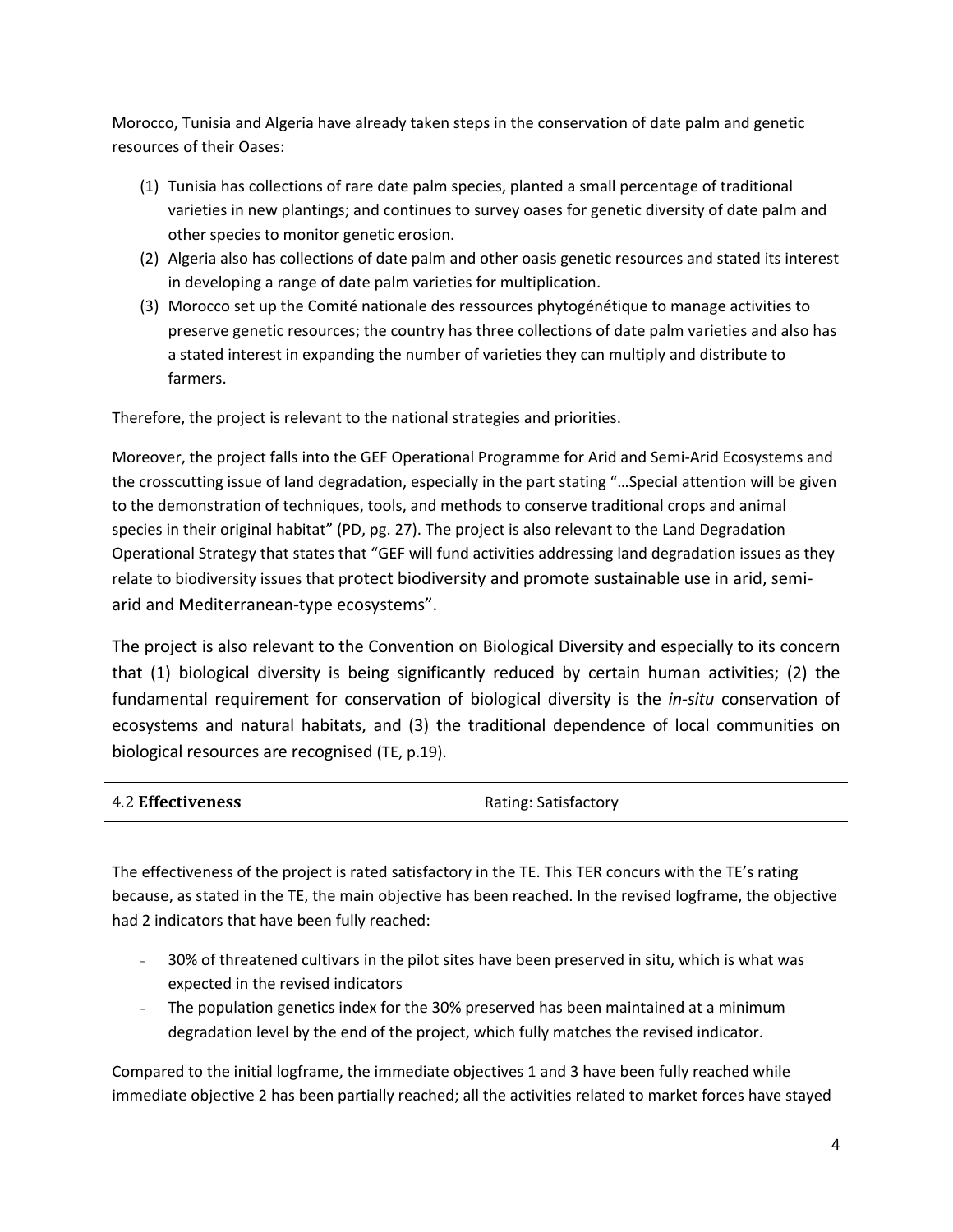at the study and isolated experimentation level. While, the activities related to the studies about germoplasme exchange regulation have not had the expected influence in the national policies (TE, pg.34).

The project has enhanced the conservation and sustainable use of date palm genetic resources in accordance with GEF policy. It has developed significant awareness that allowed decision-making and measures to be taken by the three countries on the conservation of date palm genetic resources. The project activities have provided concrete solutions to fight against genetic erosion of the date palm oases of the Maghreb, both by in situ conservation and by the involvement of research and development actions focused toward in vitro multiplication of date palm varieties. Over 70 date palm cultivars have been added in laboratories to be multiplied in large numbers (26 in Algeria, 20 in Morocco and 29 in Tunisia). Multi-disciplinary teams have been trained in the methodology of participatory diagnostic inventory, and the description and screening of cultivars in the oasis. Legislative studies in the three countries have been conducted and findings disseminated to strengthen and harmonize measures for germoplasme exchange. Numerous audiovisual communication media have been developed to raise awareness of the biodiversity of the date palm and the importance of the participation of civil society while demonstrating social and economic interests (TE, pg.6).

| 4.3 Efficiency | <b>Rating: Moderately Satisfactory</b> |
|----------------|----------------------------------------|

Overall, the project efficiency is moderately satisfactory.

Eighty-seven % of the project budget was allocated towards initial immediate objective 1, which uncovered 39 new varieties introduced in the laboratory and strengthened the ex situ and in situ conservation (TE, pg.6). The initial immediate objective 2 was according to the TE too optimistic and the initial formulation of the project did not take into account the time required to act on market forces, therefore this objective has not been as efficient (TE, pg.6). The initial immediate objective 3 however, has been efficient given the results achieved in raising awareness on the diversity of plant genetic resources of the date palm and the need to conserve in situ and ex situ. The use of participatory approach has increased the efficiency of this result (TE, pg. 6). Synergies among the three countries as well as between local, national and international institutions have reduced the costs of mobilizing additional resources and have strengthened the results in the area of advocacy and leadership initiatives in the field of sustainable management of plant genetic resources.

Although the project has achieved satisfactory results, the financial situation over the last two years was very tense due to a provisional budget too limited and an underestimation of the financial needs at project start.

Moreover, the establishment of the accounting structure has been slowed down due to a change of the Regional Project Coordinator in late 2001. UNDP has coordinated the project, without additional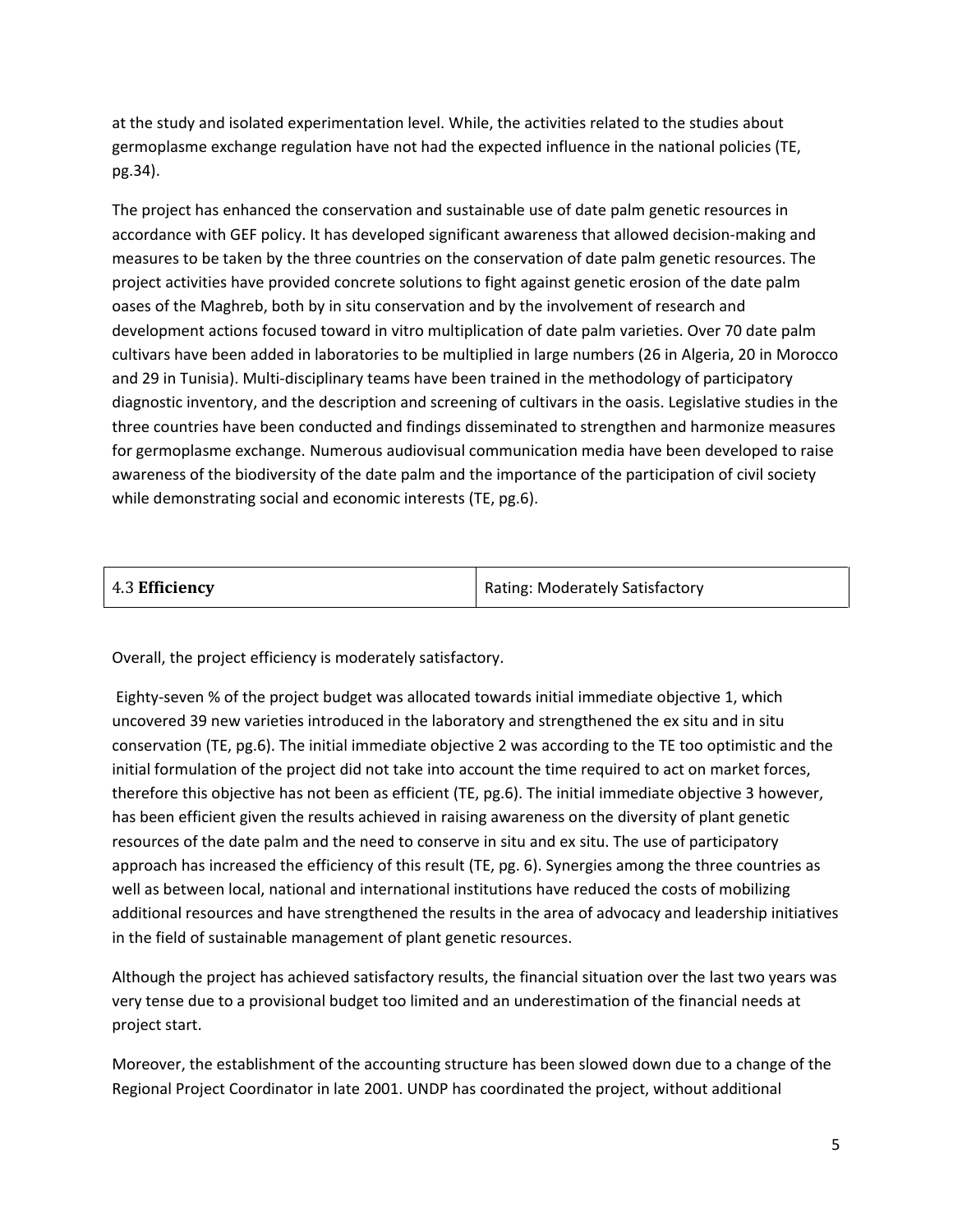financial or human resources, during the whole first year. This has hampered the effective start of the project activities and therefore has led to delays. The new coordination team has been able to catch up thanks to the full involvement of the national coordination teams.

According to the TE, the ideal would have been to have a more flexible budget distribution between sites and project activities under the new management guidelines of international bodies such as the UNDP and GEF. IPGRI demonstrated understandable resistance to adopt this new system based on results and not activities (TE, pg.28).

| 4.4 Sustainability | Rating: Likely |
|--------------------|----------------|
|--------------------|----------------|

The TE assesses a rating of Likely to Sustainability of project outcomes, and this TER concurs. According to the TE, the sustainability of the results is ensured, especially, for those related to capacity enhancements (TE, pg.9). All the capacity acquired about in situ and ex situ conservations is sustainable, especially through the biodiversity strategy in the three countries and partner institutions in the project, through the economic and financial instruments created, through the institutional adaptations contributing to the sustainability, through the ownership of the problem at the base and at the local level, and through the development of new projects and action plans from the project (TE, pg.9).

Risks to the sustainability of project outcomes are further assessed along the following four dimensions:

#### **Financial Sustainability: Likely**

The financial sustainability of the project is likely as TE finds that the project has increased the awareness about the interest and the commercial potential of common varieties that may exceed that of Deglet Nour. It has strengthened and diversified the income sources of local people and farmers, and it has reinforced the income for rural women and other stakeholders. Finally, the project has also played the role of mobilizer and catalyzer, starting from local initiatives to national and regional ones. This role has given an impulse to NGOs, Research centers, and to farmers and other government organizations to continue funding of initiatives supportive of project outcomes.

#### **Sociopolitical Sustainability: Likely**

The socio-political sustainability of the project is also likely, as TE finds that the project has strengthened the dissemination and transmission of local knowledge. Moreover, the national awareness on the need to protect and use more sustainable biological resources, especially those of date palm has increased; and the ownership of the conservation mission by farmers and the need to better organize the production flow on the market has improved.

#### **Institutional Sustainability**: **Likely**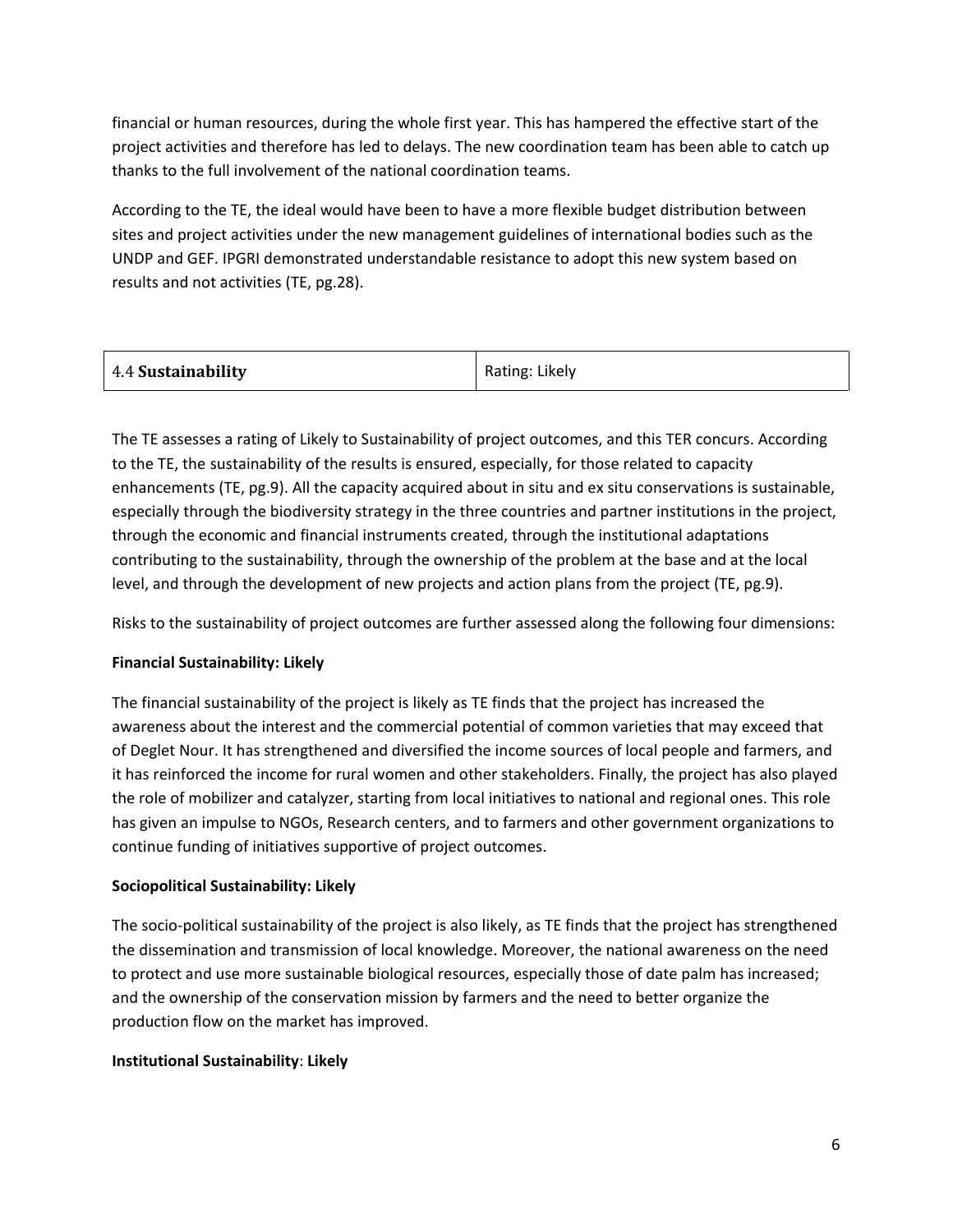The institutional sustainability of the project is likely as TE finds that the project has led to a change in the national policy about Plant Genetic Resources through concrete steps to encourage the planting of common date palms; to the creation of active NGOs and the creation of new initiatives for the conservation and utilization of genetic resources; and to the establishment of gene banks in the countries of the project.

#### **Environmental Sustainability: Unable to assess**

No information is provided in the TE on environmental risks to the sustainability of project outcomes.

### **5. Processes and factors affecting attainment of project outcomes**

5.1 Co-financing. To what extent was the reported co-financing essential to the achievement of GEF objectives? If there was a difference in the level of expected co-financing and actual co-financing, then what were the reasons for it? Did the extent of materialization of co-financing affect project's outcomes and/or sustainability? If so, in what ways and through what causal linkages?

The project has been funded by the GEF through UNEP for an amount of US\$2.78millions. The governments have been financing the project; Algeria US\$0.22, Morocco US\$0.24, Tunisia US\$0.27. According to the TE, there has not been any change in cofinancing during the project implementation (TE, p.15).

According to the TE (pg.7) co-financing was at the origin of replication of project activities on many sites that were not initially planned in the logframe.

5.2 Project extensions and/or delays. If there were delays in project implementation and completion, then what were the reasons for it? Did the delay affect the project's outcomes and/or sustainability? If so, in what ways and through what causal linkages?

The accounting structure establishment slowed down due to a change of the Regional Project Coordinator in late 2001. UNDP has worked without additional financial or human resources during the first year of the project. This has hampered the effective start of the project activities during the same period, and has led to some delays. However, the new regional coordination team was able to bring project activities up to speed following these initial delays (TE, pg.28).

5.3 Country ownership. Assess the extent to which country ownership has affected project outcomes and sustainability? Describe the ways in which it affected outcomes and sustainability, highlighting the causal links:

According to the TE, the stakeholders' involvement at regional and national level is very satisfactory. Indeed, the national steering committees held 15 meetings with the participation of all national stakeholders, local committees held 57 meetings sites involving local stakeholders including farmers and NGOs. Also 56 training sessions and information exchange meetings between sites and countries were organized. This ownership and active participation was followed by the publication and dissemination of 59 monitoring reports and 59 studies on specific aspects of the date palm genetic resources in oasis.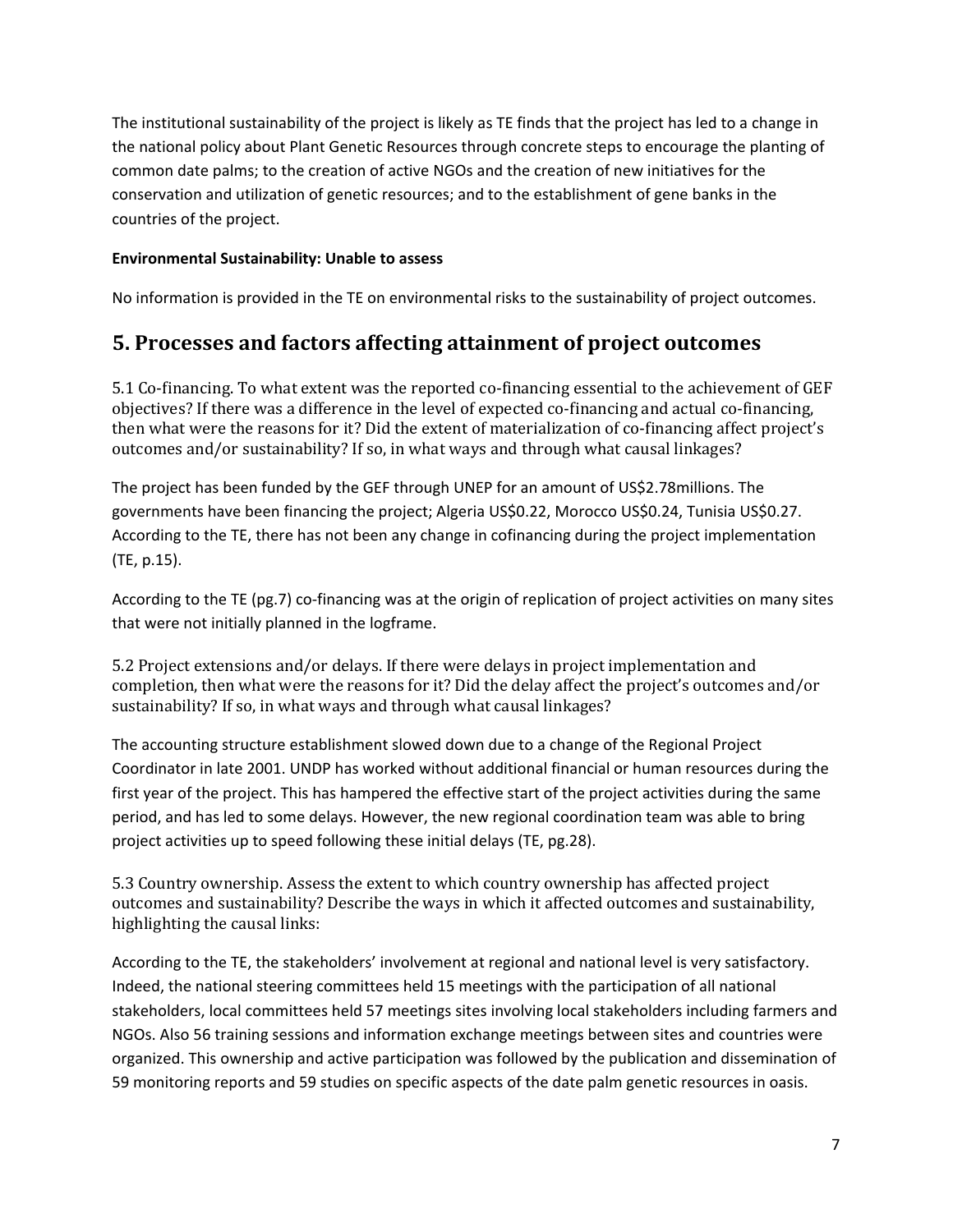They covered the economic, social, commercial, cultural, and the local knowledge aspects, taking into account the participation of women (TE, p.25).

## **6. Assessment of project's Monitoring and Evaluation system**

Ratings are assessed on a six point scale: Highly Satisfactory=no shortcomings in this M&E component; Satisfactory=minor shortcomings in this M&E component; Moderately Satisfactory=moderate shortcomings in this M&E component; Moderately Unsatisfactory=significant shortcomings in this M&E component; Unsatisfactory=major shortcomings in this M&E component; Highly Unsatisfactory=there were no project M&E systems.

Please justify ratings in the space below each box.

| 6.1 M&E Design at entry | Rating: Moderately Unsatisfactory |
|-------------------------|-----------------------------------|
|                         |                                   |

The PD provides an M&E plan that calls for the following: Three national monitoring specialists were dedicated to design and monitor project impact indicators. International monitoring specialists were dedicated to provide technical backstopping to the National Monitoring Specialists. The project would be subject to Tripartite Review once every 12 months. The Regional Co-coordinator, with the assistance of the National coordinators, would prepare Annual Project Reviews. A Mid-term Review would be conducted in the third year of project implementation. A budget was also allocated to M&E activities (PD, pg. 52).

However, according to the TE, the indicators initially in the logframe have proven to be inadequate, and did not follow good quality standards of indicators for monitoring and evaluation.

The project team had to revise the logframe to more accurately reflect the reality of expected and possible outcomes. The revision was adopted in Algiers in January 2004, and led to the adaptation of the project to the new GEF requirements regarding results-based management and the needs of the project. The initial logical framework did not seem to meet the needs of the project related to the participatory approach and to the commodity markets of the date palm.

| 6.2 M&E Implementation | <b>Rating: Satisfactory</b> |
|------------------------|-----------------------------|
|------------------------|-----------------------------|

The project team has had to revise the logframe several times during the course of the project to more accurately reflect the reality of expected and possible outcomes. The last major change was inspired both by the recommendations made by the mid-term evaluation report, and also thanks to the new method of UNDP (ATLAS), which is more oriented towards the Results-Based Management (TE, pg.18). The indicators have been modified to allow quantification and measurement of project impacts on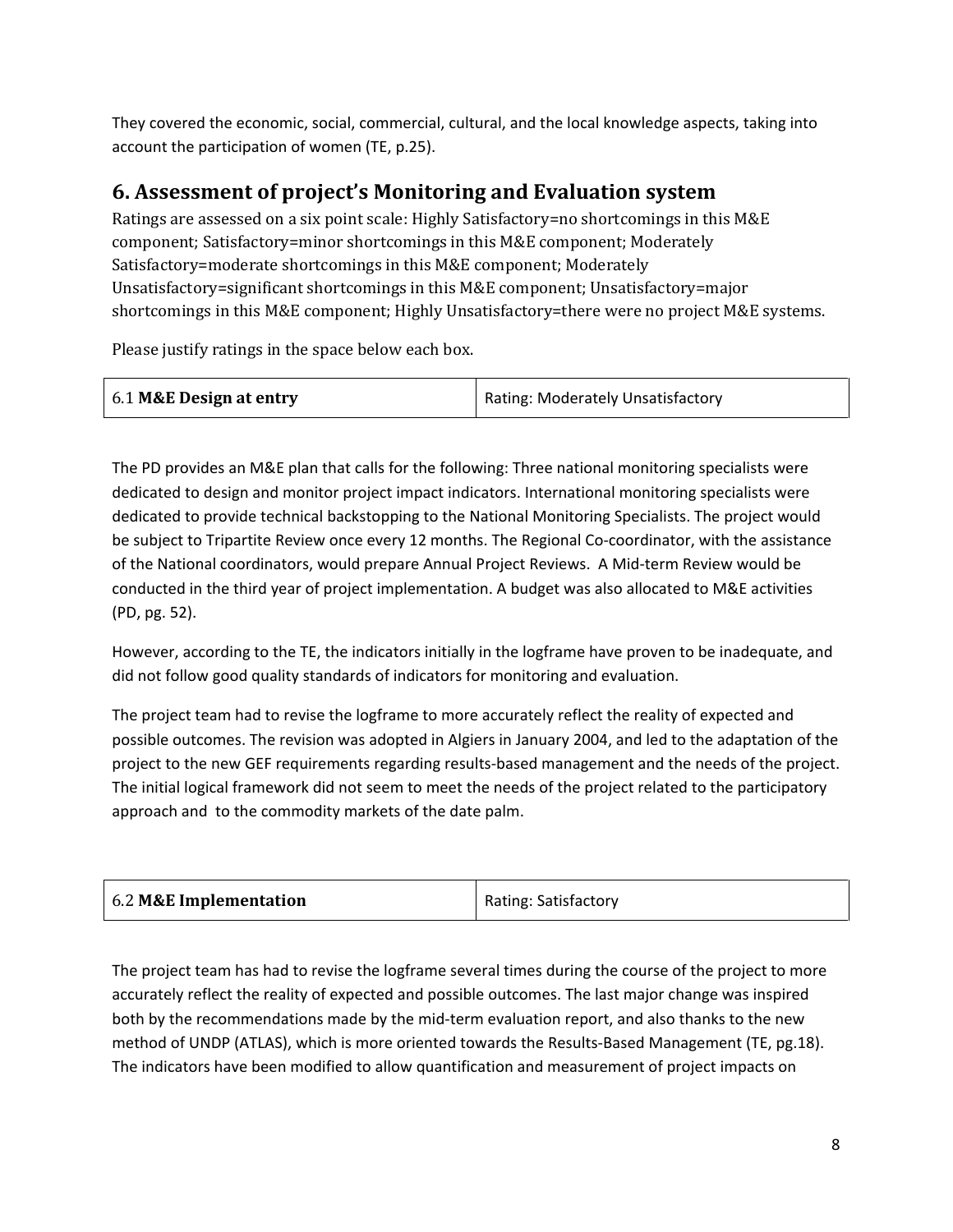genetic resources of the date palm and on ownership of the participatory approach by farmers and local stakeholders (TE, pg.23).

During project implementation, there has been a lot of useful documents used by the three countries and by the regional coordination to monitor the project. These documents and information were mainly focused on technical and financial aspects. Annual reports have been prepared in each country and in the Regional Coordination Unit. There have been monitoring and evaluation meetings in Tunis, Alger, and Rabat (TE pg.23).

## **7. Assessment of project implementation and execution**

Quality of Implementation includes the quality of project design, as well as the quality of supervision and assistance provided by implementing agency(s) to execution agencies throughout project implementation. Quality of Execution covers the effectiveness of the executing agency(s) in performing its roles and responsibilities. In both instances, the focus is upon factors that are largely within the control of the respective implementing and executing agency(s). A six point rating scale is used (Highly Satisfactory to Highly Unsatisfactory), or Unable to Assess.

Please justify ratings in the space below each box.

| 7.1 Quality of Project Implementation | Rating: Satisfactory |
|---------------------------------------|----------------------|
|                                       |                      |

UNDP, implementing agency of this project, has played a key role throughout the project. Its role has evolved over time. It started as project manager when the project team had not yet been recruited and IPGRI had not yet legal status in the three beneficiary countries. UNDP provided all the facilities and all the "know-how" for an effective start of the project; although some delays were experienced.

A year and a half after the start of the administrative project, UNDP has played the role of supervisor and coordinator vis-à-vis the donor, being not only an intermediary, but also the guide ensuring followup and support to the project as needed. This role was essential to the proper conduct of activities at a regional scale. It also ensured quality standards among countries and a significant assistance to the project. Therefore, UNDP role was of prime importance in this project.

The Regional Coordinator has played a leading role in the success of the project. Its motivation has helped many national coordinators to carry out their activities. The search for synergies between regional and national components has been a great help for the activities implementation that was sometimes risky from the point of view of feasibility and timing (TE, pg.27).

| 7.2 Quality of Project Execution | Rating: Satisfactory |
|----------------------------------|----------------------|
|----------------------------------|----------------------|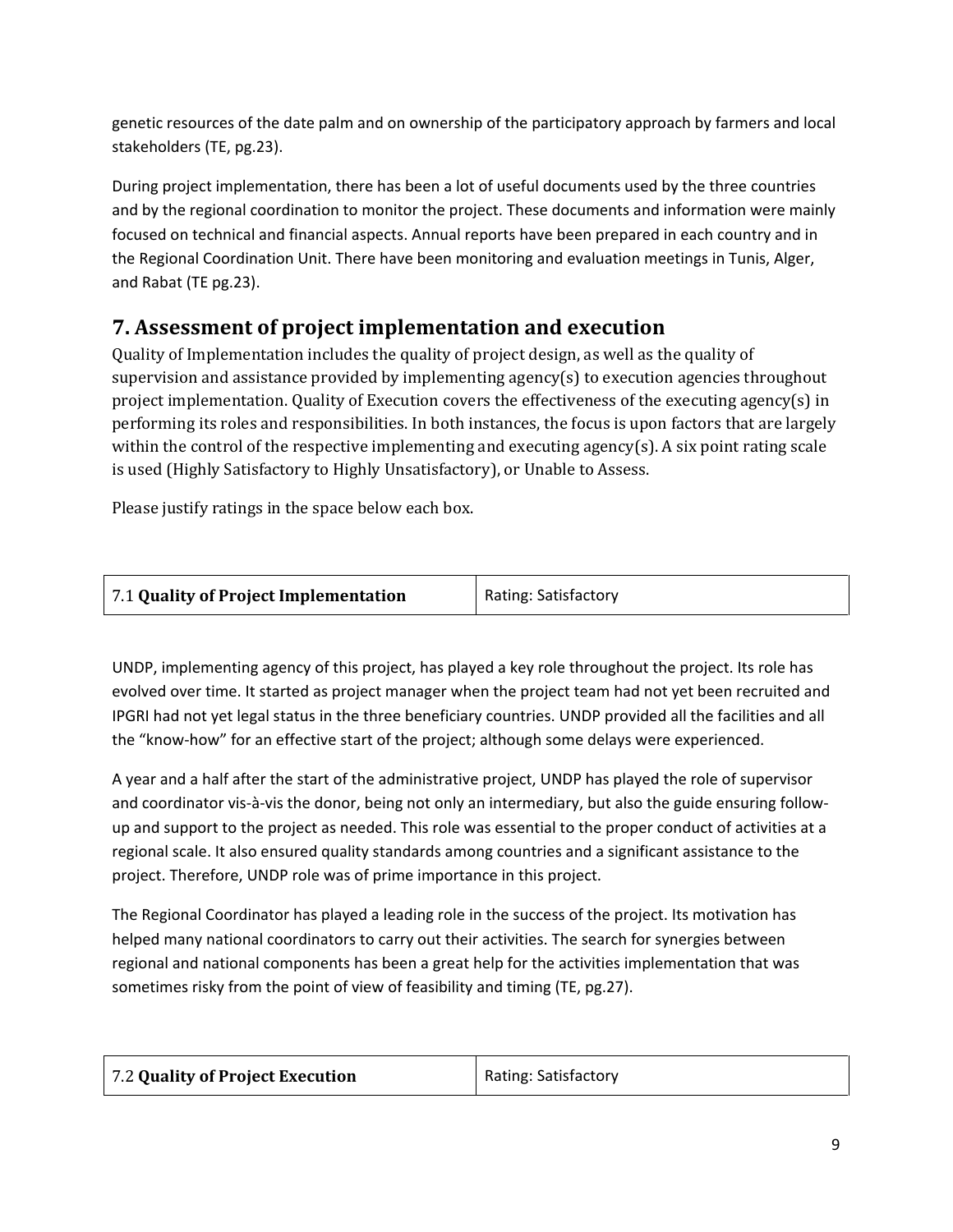IPGRI is the executing agency of this project, and was responsible for the planning and overall management of project activities, including supervision of the national executing agencies. IPGRI had responsibility for monitoring and evaluation of the project (PD, p23).

In each country, a national executing agency was organize to carry out activities, such as procurement and delivery of project inputs and their conversion into project outputs (PD, pg.23)

According to the TE, the coordination team (the four coordinators and their assistants) has done a lot even with the limited resources available. This is in part due to the significant contributions of the three governments, partners and NGOs, support from external experts from IPGRI, but also thanks to the commitment and expertise of the project team (TE, p.32).

IPGRI has coordinated the planning and management of the program in the three countries, which included de facto coordination between national research institutes, sometimes in competition. IPGRI has fulfilled its commitments regarding the scientific support in several areas. Areas where the technical support of IPGRI has proved particularly popular with on-site coordinators was the help in the publication of various articles, in the ethnobotanical research, and in the SI-PALM database development (TE, pg.32).

#### **8. Assessment of Project Impacts**

*Note - In instances where information on any impact related topic is not provided in the terminal evaluations, the reviewer should indicate below that this is indeed the case. When providing information on topics related to impact, please cite the page number of the terminal evaluation from where the information is sourced.* 

8.1 Environmental Change. Describe the changes in environmental stress and environmental status that occurred by the end of the project. Include both quantitative and qualitative changes documented, sources of information for these changes, and how project activities contributed to or hindered these changes. Also include how contextual factors have contributed to or hindered these changes.

Farmers are now more aware about biodiversity and they have started (after a long period of planting just one or 2 varieties) planting traditional varieties (PIR, pg.23). However, the TE provides no assessment as to whether this resulted in any changes in environmental stress or status by the end of the project.

8.2 Socioeconomic change. Describe any changes in human well-being (income, education, health, community relationships, etc.) that occurred by the end of the project. Include both quantitative and qualitative changes documented, sources of information for these changes, and how project activities contributed to or hindered these changes. Also include how contextual factors have contributed to or hindered these changes.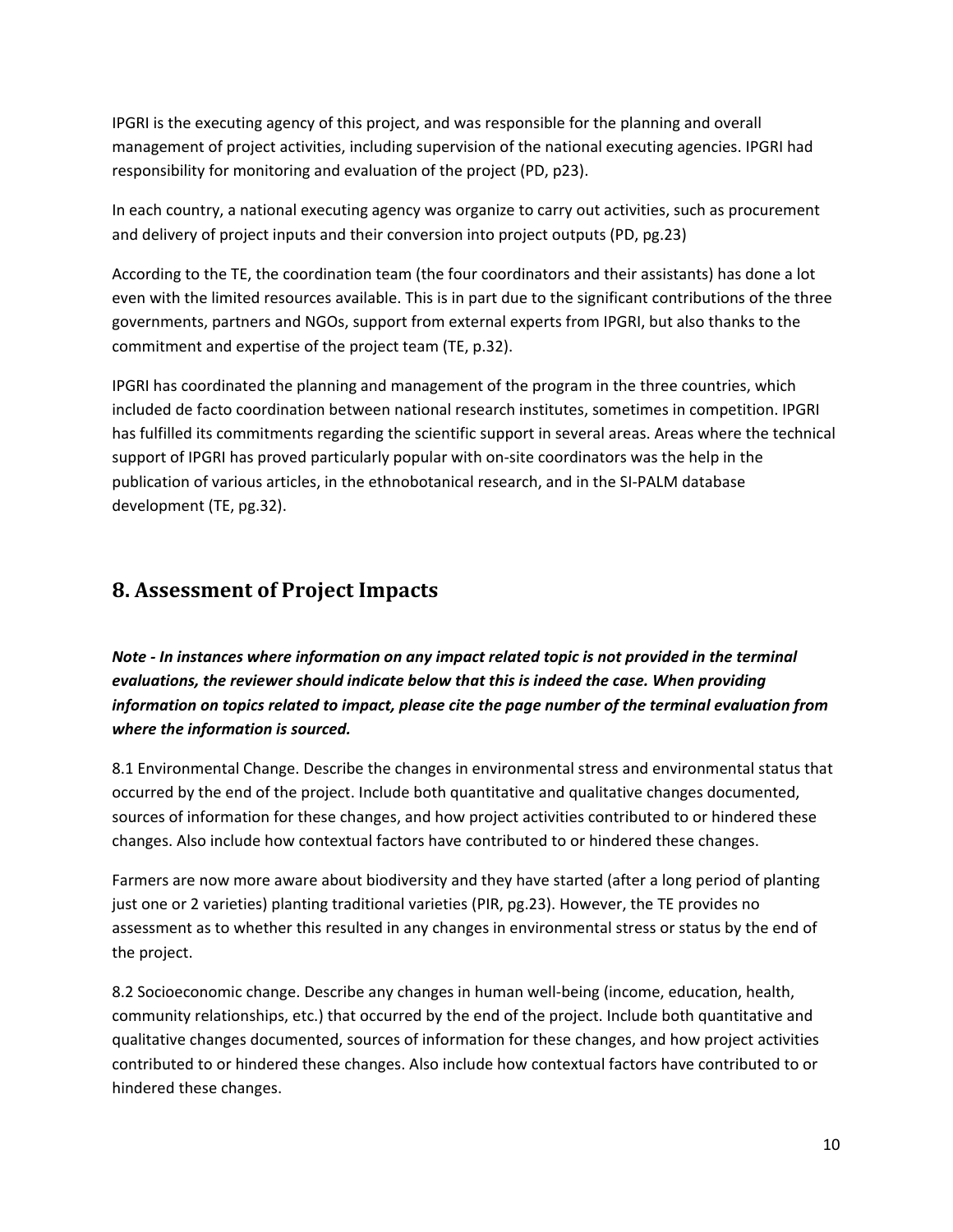The project contributed to (TE, pg.7):

- The strengthening and diversification of sources of income for local people and farmers;
- The strengthening of the incomes of rural women and other stakeholders;

8.3 Capacity and governance changes. Describe notable changes in capacities and governance that can lead to large-scale action (both mass and legislative) bringing about positive environmental change. "Capacities" include awareness, knowledge, skills, infrastructure, and environmental monitoring systems, among others. "Governance" refers to decision-making processes, structures and systems, including access to and use of information, and thus would include laws, administrative bodies, trustbuilding and conflict resolution processes, information-sharing systems, etc. Indicate how project activities contributed to/ hindered these changes, as well as how contextual factors have influenced these changes.

a) Capacities

NGOs are trained in the area of genetic resources of date palm and in the way of their conservation. Governments of the 3 countries are now more aware about biodiversity and their example is date palm project (PIR, pg.22).

3 reports (one by country) of Indigenous knowledge in cultivation of date palm tree and maintaining biodiversity were edited by date palm team and farmers (men and women) (PIR, pg.23).

3 reports (one by country) about all 'traditional recettes' cakes and food made with dates were edited by date palm team (PIR, pg.23).

1 report about traditional knowledge in the oasis of Degache Tunisia (PIR, pg.23).

1 article about traditional medicinal, cosmetic and aromatic use of date palm produced (PIR, pg.23)

The project contributed to (TE, pg.7):

- A better understanding of the biological diversity of the date palm in each country,
- Capacity building in communication and exchange of information on biological diversity of the date palm in each country;
- Capacity building for conservation and ex situ multiplication in the three countries;
- Capacity Building Conservation in Situ reinforced in the three countries;
- Strengthening participatory management of genetic resources.

During the project period 38 meeting reports or minutes were produced and 14 meetings regularly held with national committees and local committees (TE, pg.23).

Periodic and special reports (59 reports) for each activity or meeting reports have contributed much to the good communication between team members internally and with external actors in the direct management of the project (TE, pg.23).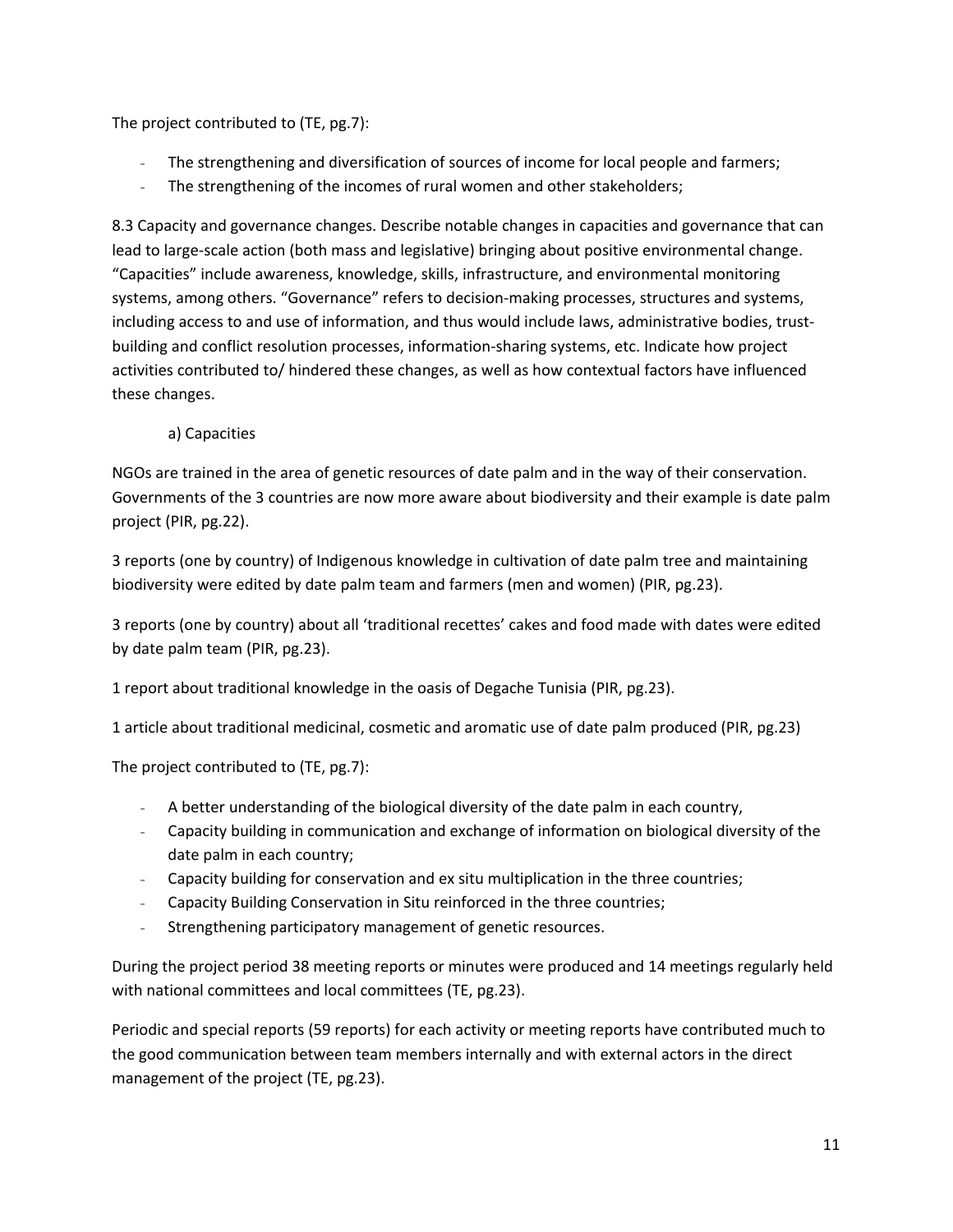#### b) Governance

Tunisia was preparing a national strategy to rehabilitate oases and to conserve genetic resources.

Algeria have included varieties selected by date palm project in Ghardaia in the list of varieties to be encouraged by national programmes (PIR, pg.22).

The project has also contributed to changes and actions at policy and institutional level in the three countries for strengthening the conservation of date palm biological diversity (TE, pg.7).

8.4 Unintended impacts. Describe any impacts not targeted by the project, whether positive or negative, affecting either ecological or social aspects. Indicate the factors that contributed to these unintended impacts occurring.

8.5 Adoption of GEF initiatives at scale. Identify any initiatives (e.g. technologies, approaches, financing instruments, implementing bodies, legal frameworks, information systems) that have been mainstreamed, replicated and/or scaled up by government and other stakeholders by project end. Include the extent to which this broader adoption has taken place, e.g. if plans and resources have been established but no actual adoption has taken place, or if market change and large-scale environmental benefits have begun to occur. Indicate how project activities and other contextual factors contributed to these taking place. If broader adoption has not taken place as expected, indicate which factors (both project-related and contextual) have hindered this from happening.

Morocco was developing a national project to conserve GR in the oases.

Tunisia encourages conservation of date palm GR in 3 sites of about 500 ha.

Tunisia, Algeria and Morocco were preparing a new project to conserve biodiversity in the oases after the success of date palm project. More attention is paid by the 3 governments to biodiversity. Over 30 NGOs were developing projects of biodiversity of date palm in different oases of the Maghreb. Private sector was developing activities of processing and marketing of dates and products of dates and date palm tree. Ministers of agricultures, of environments and of Research, etc. had visited sites of the project. Other countries such as Libya, Egypt, Oman and UAE were interested by the replication of date palm project results (PIR, pg.23).

The project has led to conventions and partnerships based on synergies and the strengthening of human, institutional, technical and material capacities. A total of 21 agreements were signed directly with the project (TE, pg.33):

- In Algeria, four NGOs signed seven agreements
- In Morocco, four NGOs have signed four agreements
- In Tunisia 7 NGOs and grassroots groups 3 signed 10 agreements

The project has developed significant opportunities for mobilization of cofinancing. The total contribution is estimated at 7.75 million US dollars split into US\$5.25million in cash and US\$2.5million in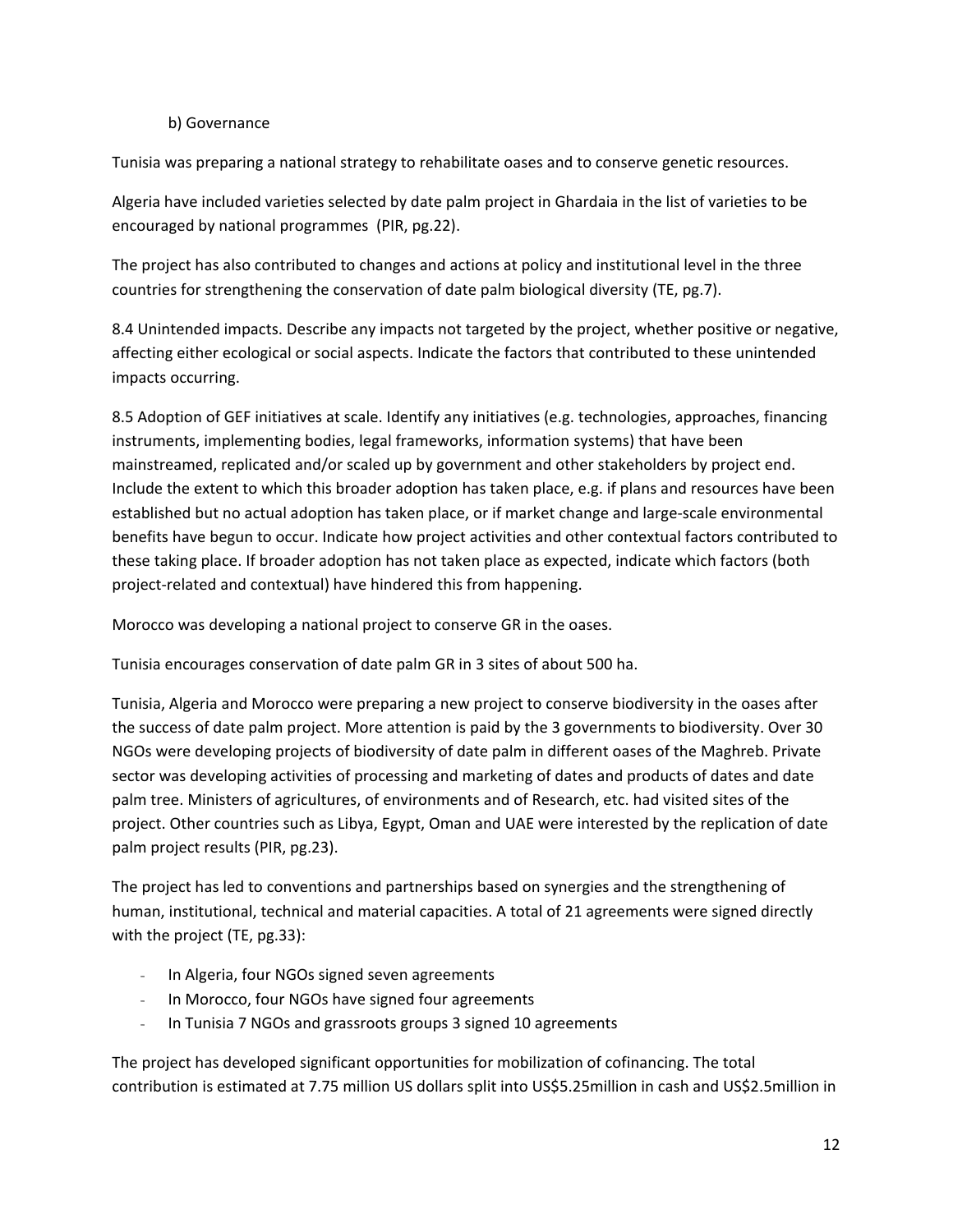kind. Co-financing has been at the origin of replication of the project activities on many sites not initially foreseen by the project logical framework with the involvement of NGOs and grassroots organizations in the oasis (TE, pg.33).

## **9. Lessons and recommendations**

9.1 Briefly describe the key lessons, good practices, or approaches mentioned in the terminal evaluation report that could have application for other GEF projects.

The TE identified the key lessons (TE, pg. 10):

- The participatory approach in the conservation and sustainable management of plant genetic resources of the date palm is effective;
- The combination of in situ and ex situ conservation of date palm exhibits synergistic interests genetic resources;
- Micro-financing is very effective in this kind of project that builds the capacity of local actors and are based on participatory and synergies between local and national actors approach.
- The conservation of biodiversity is the source of additional revenue for users of natural resources.
- Genetic erosion can be reduced significantly by the effective fight against market forces. Provided that this fight is recorded over a sufficiently long period.
- The institutional base has a large impact on the success of the project and the results achieved.
- Raising awareness of policy makers is causing significant measures for the conservation of genetic resources and the initiation of a process of change in the policy of conservation of biodiversity in the three Maghreb countries.
- Taking concrete steps to limit genetic erosion and date palm and a better understanding of the texts of laws governing the transfer of genetic material in each country are responsible for significant changes in the process management of date palm genetic resources;
- The role played by the civil society (farmers, NGOs and private sector) in the conservation of biodiversity has been very important and rewarding for all local and national actors.
- The involvement of NGOs has attracted significant additional financial resources mobilized for the preservation of date palm genetic resources in oasis.
- The participatory approach is the cause of strengthening and partnerships between NGOs and GOs
- The development of local expertise and cultural dimension related to biodiversity are the source of its preservation.
- The participatory process allows ownership of the issue of preservation of date palm genetic resources by farmers and researchers at the same time.

9.2 Briefly describe the recommendations given in the terminal evaluation.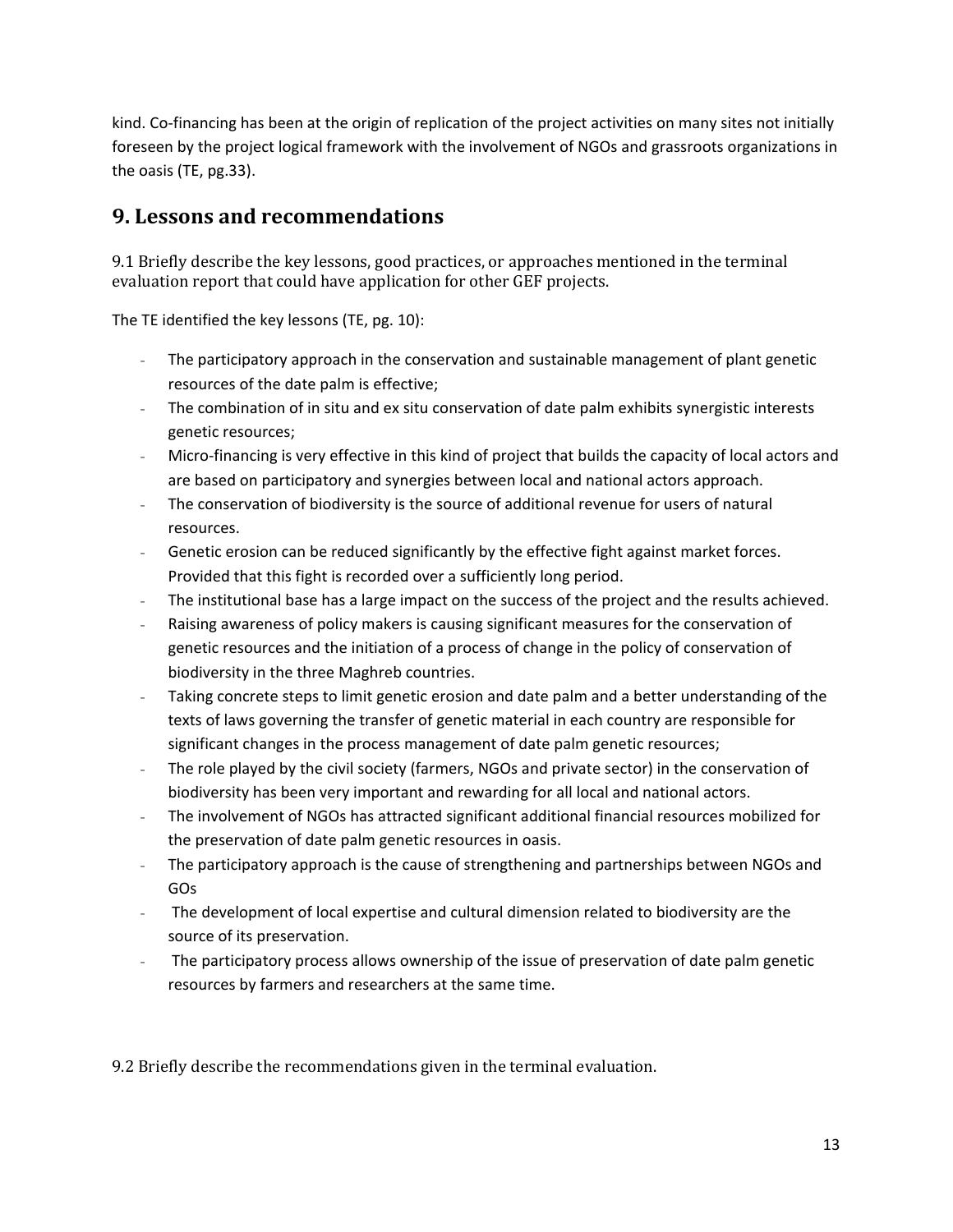The following key recommendations are given in the TE (TE, pg. 47):

- Ensuring continuity of positions filled through the intervention of the project in the laboratory for ex situ conservation
- Strengthening participatory process involving local NGOs
- Strengthening partnerships initiated by the project through the intervention of the national structures
- Strengthening cooperation and decentralized participation among the three countries in biotechnology capacity of the plant material and the preservation of biodiversity oasis
- Continue to develop the laboratory capacity in vitro culture in technologies other than those used to date to maintain a form of "technology watch" and to strengthen the capacity of plantlets in terms of number of rate success and number of varieties
- Develop a partnership with the private sector nurseries to have a complementary role to the in situ and ex situ conservation, they will form a "bridge" between the two in order to strengthen the capacity of national varieties sought currently on the market and in anticipation of changes in the types of varieties produced initiated or enhanced by the project
- At the NGO level the situation is less tense when some agreements have been fully realized others are in progress, the question is how NGOs are able to rely on their ability to seek cofinancing, climbing projects and develop their portfolios partners or donors. The relationship with government institutions also represents an interesting potential to meet the growing needs of NGOs, agricultural or environmental as well as INRA can play this role in regional offices.

## **10. Quality of the Terminal Evaluation Report**

A six point rating scale is used for each sub-criteria and overall rating of the terminal evaluation report (Highly Satisfactory to Highly Unsatisfactory)

| Criteria                                                                                                                                                | <b>GEF EO comments</b>                                                                                                                                                                                                                                                                                                                                                                                     | Rating    |
|---------------------------------------------------------------------------------------------------------------------------------------------------------|------------------------------------------------------------------------------------------------------------------------------------------------------------------------------------------------------------------------------------------------------------------------------------------------------------------------------------------------------------------------------------------------------------|-----------|
| To what extent does the report<br>contain an assessment of relevant<br>outcomes and impacts of the<br>project and the achievement of the<br>objectives? | The report gives a very detailed assessment of project<br>objectives, outcomes and outputs, and their respective<br>achievements. However, the reports mentions that there<br>has been a change in logframe and objectives, outcomes<br>and outputs were modified. But it does not give the initial<br>objectives, it only gives the most recent logframe. A<br>comparison of both would have been useful. | <b>MS</b> |
| To what extent is the report<br>internally consistent, the evidence<br>presented complete and convincing,<br>and ratings well substantiated?            | The report is consistent and evidences are complete. The<br>ratings are given for each category and justification are<br>given.                                                                                                                                                                                                                                                                            | s         |
| To what extent does the report<br>properly assess project<br>sustainability and/or project exit<br>strategy?                                            | The project assesses project sustainability based on project<br>findings. However, some aspects of sustainability are not<br>given, or not detailed enough, such as financial<br>sustainability or institutional sustainability.                                                                                                                                                                           | <b>MS</b> |
| To what extent are the lessons<br>learned supported by the evidence<br>presented and are they<br>comprehensive?                                         | The lessons learned are supported by the evidence in the<br>TE. The recommendations are also very detailed ad<br>supported by the evidences.                                                                                                                                                                                                                                                               |           |